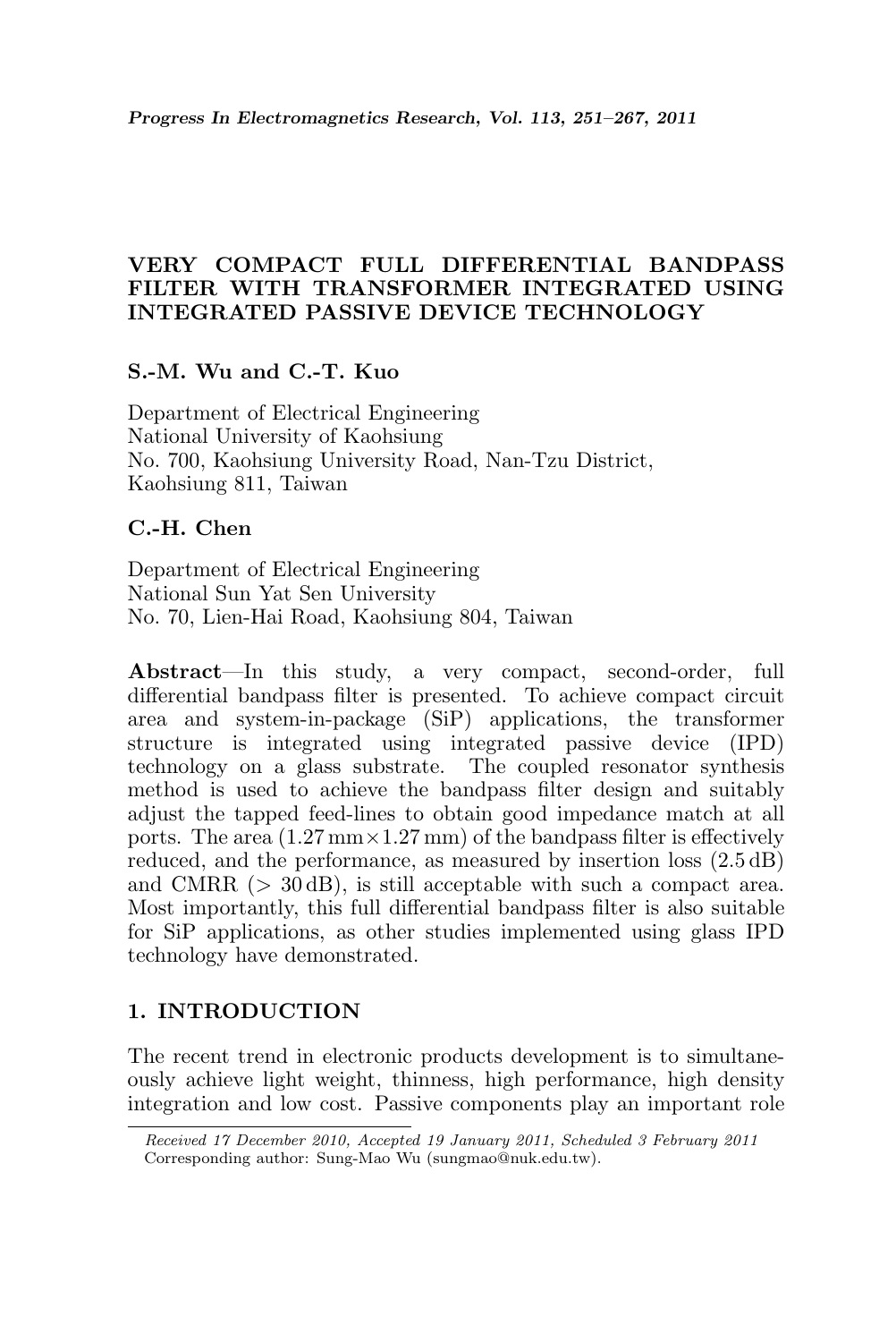in the design and integration of the required systems. In the past, discrete components were the norm for passive component such as those in surface-mount device technology. However, discrete components take up too much space and increase cost. A better method is to implement a print circuit board (PCB) or other substrates, such as FR4,  $RT/duroid 6010LM Al<sub>2</sub>O<sub>3</sub> ceramic substrate [1] and low-temperature$ co-fired ceramic (LTCC) technology. Although this method improves performance and shortens time intervals, limiting factors still include area reduction, design flexibility for highdensity integration and cost. System on chip (SoC) is a proposed solution using many circuits integrated in a chip with CMOS processing to reduce the circuit area and achieve high density integration. But the quality factor  $(Q)$  of passive components remains a bottleneck for improvement.

The bandpass filter is an important component for the radio frequency (RF)/microwave front-end systems, used to reject noise that would interfere with signal transmission in a system. Most research on bandpass filter design uses PCBs. In [2], a conventional microstrip filter was based primarily on transmission-line structures but occupied a large area due to quarter- or half-wavelength resonator requirements. Some studies propose better solutions for reducing circuit size, such as a stepped impedance resonator (SIR) [3–5], defected ground structure (DGS) resonator [6–8], patch-via-spiral resonator [9], or net-type resonator [10]. Unfortunately, these methods are still limited in design flexibility, quality factor, and cost. Differential circuits have become increasingly important recently because of their noise rejection ability. Balanced bandpass filters (singleend input and differential output) and full differential bandpass filters (differential input and differential output) have become popular research topics. Most of these studies have used a microstrip line [11–13]. In [14], researchers used coupledline sections and quarter-wavelength  $(\lambda/4)$  resonators to design a full differential bandpass filter but its area still needs further reduction. A stepped-impedance resonator (SIR) is another proposed method for full differential bandpass filter design [15]. A coupled-resonator and half-wavelength  $(\lambda/2)$  resonator were used in [16, 17], while a doublesided parallel-strip line (DSPSL) dual-mode resonator was proposed in [18]. However, area reduction in these studies was still limited. Integrated passive device (IPD) technology on a glass substrate is an attractive solution to the foregoing problems. IPD features lower loss than silicon substrate, high Q inductor, and good design flexibility for integration [19–22]. In IPD technology, many different substrates were adopted for circuit design, such as silicon and glass. Passive devices were almost integrated in silicon process based on SoC technology. Usually, inductors with lower quality factor were made on silicon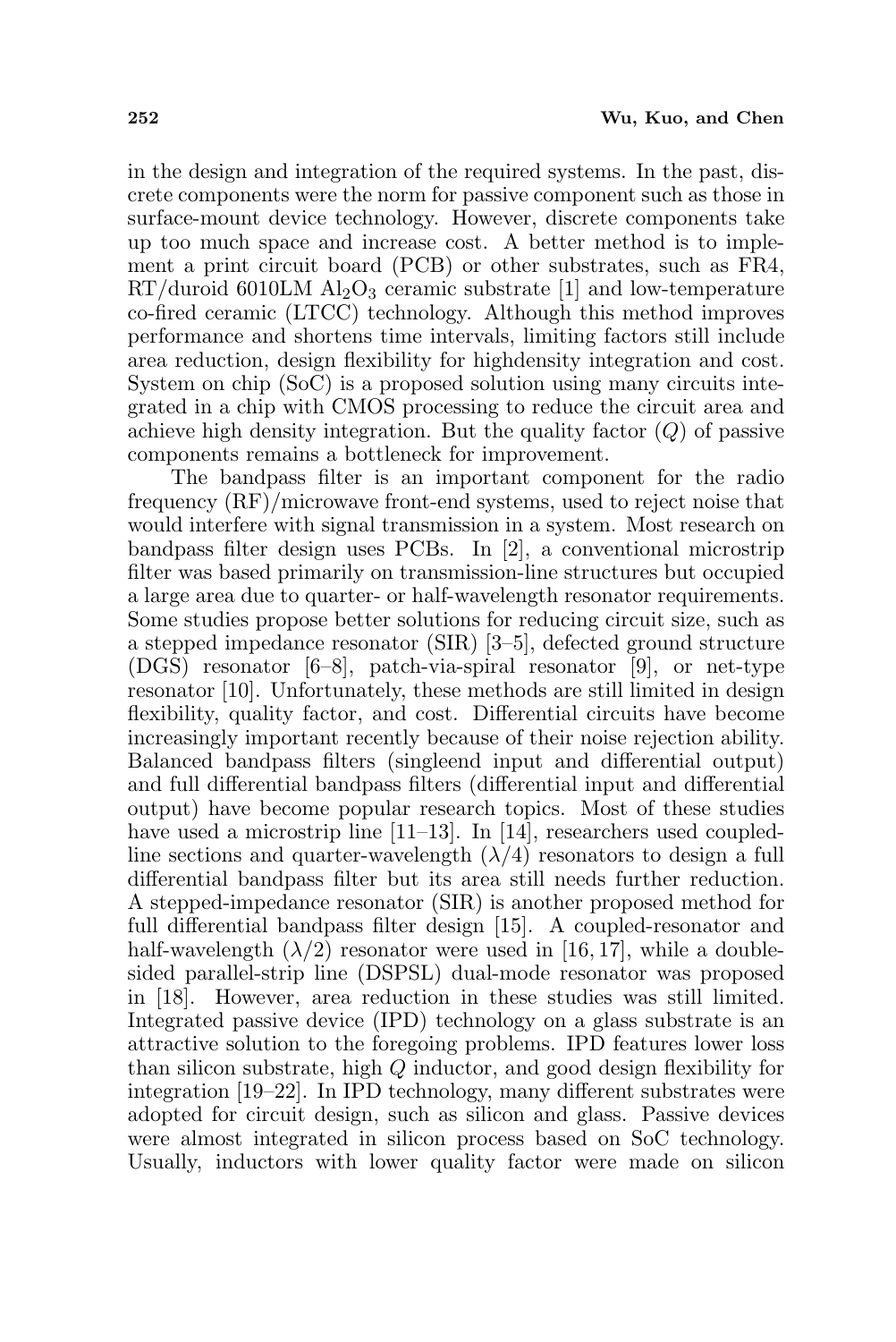substrate using thin-film-metallization process. The substrate loss on silicon and thin film metallization decided the quality factor of inductors. So, glass IPD substrates used in this study are characterized by [21]:

1) using thicker Cu metal for transformer design to reduce resistive loss; 2) using CVD-deposited SiNx as the dielectric layer of MIM capacitors; and 3) because the substrate (dielectric) loss of glass substrate is smaller than that of silicon substrate, it can be used to improve the quality factor.

It is also worth mentioning that IPD technology can easily be integrated with system-in-package (SiP) applications, prompting extensive research on transformer-based structures in IPD technology, such as impedance transformation, balanced-to-unbalanced conversion (balun), power combining and coupling circuits [23, 24]. A very compact transformer-coupled balun-integrated bandpass filter using IPD technology on glass substrate was presented in [25] reducing the bandpass filter area, providing coupling to the balanced output ports, and creating extra transmission zeros to enhance the desired stopband rejection. A cross-section of this glass IPD technology is presented in Fig. 1. The circuit design is comprised of three metal layers: metal 3 is thick copper for inductors design realizing the high Q transformers while metals 2 and 1 are thin copper (Cu) and gold (Au), respectively. A high-k (high dielectric constant) dielectric (SiNx) layer between metals 1 and 2 allows metal-insulator-metal (MIM) capacitors to be part of the circuit design. A benzocyclobutene (BCB) layer provides cover and isolation.



Figure 1. Cross-section of a glass IPD technology process.

This study presents a full differential bandpass filter extended from [25] using glass IPD technology for wireless local area network (WLAN) IEEE 802.11 b/g  $(2.4 \text{ GHz})$  applications. Using a planar transformer with series capacitors to provide a magnetic-dominant coupling of the coil-type resonators results in a very compact bandpass filters and increases design flexibility. Using the proposed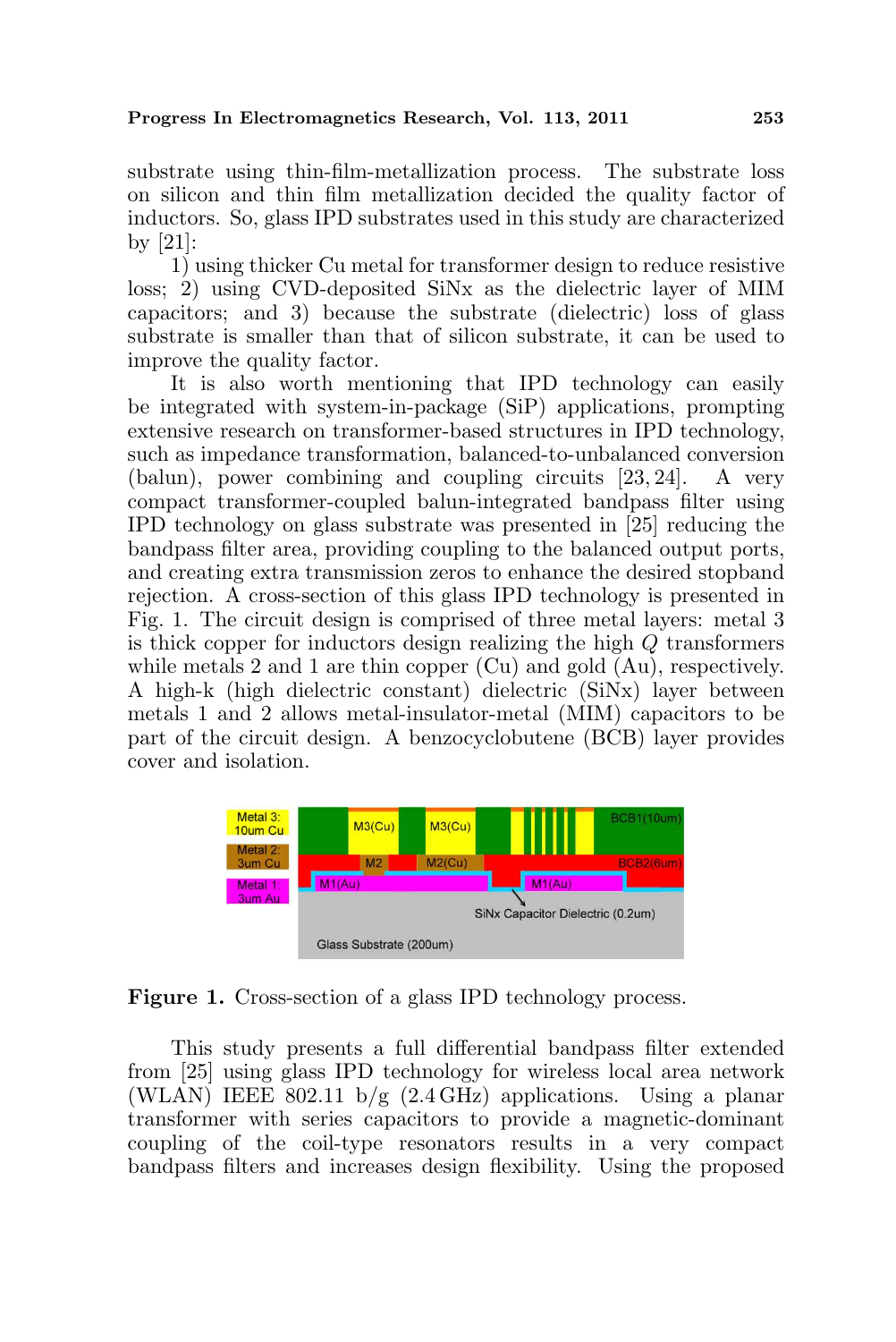architecture a bandpass filter (single-end in and single-end out), a balanced bandpass filter (single-end in, and differential out), and a full differential bandpass filter (differential in and differential out) could be designed at the same time. Comparison of simulated and measured results shows that the passband frequency shifts to a high frequency because the supplied dielectric coefficient  $(\varepsilon_r)$  is not equal to the effective dielectric constant  $(\varepsilon_{\text{eff}})$ , which will be discussed in the last section of this paper. Unlike other research that has implemented PCBs or different substrates, using the glass IPD technology can effectively improve the circuit area without affecting circuit performance. The most important outcome is that a full differential bandpass filter using glass IPD technology is easily integrated with SiP applications [26–30] and enhances system design flexibility.

### 2. COUPLED RESONATOR ANALYSIS

The structure and equivalent circuit of a coupled resonator is shown in Fig. 2. This structure consists of two parallel resonant circuits (Resonator A and Resonator B) magnetically coupled with a transformer mutual inductance M. Each resonant circuit includes a coil inductance  $(L_1 - L_2 - L_1)$  resonated with a pair of dual capacitors of capacitance C achieved using a MIM capacitor. A mutual capacitance  $C_c$  is used between the two resonant circuits, representing



Figure 2. Equivalent circuit and physical layout of the coupled resonator in this study.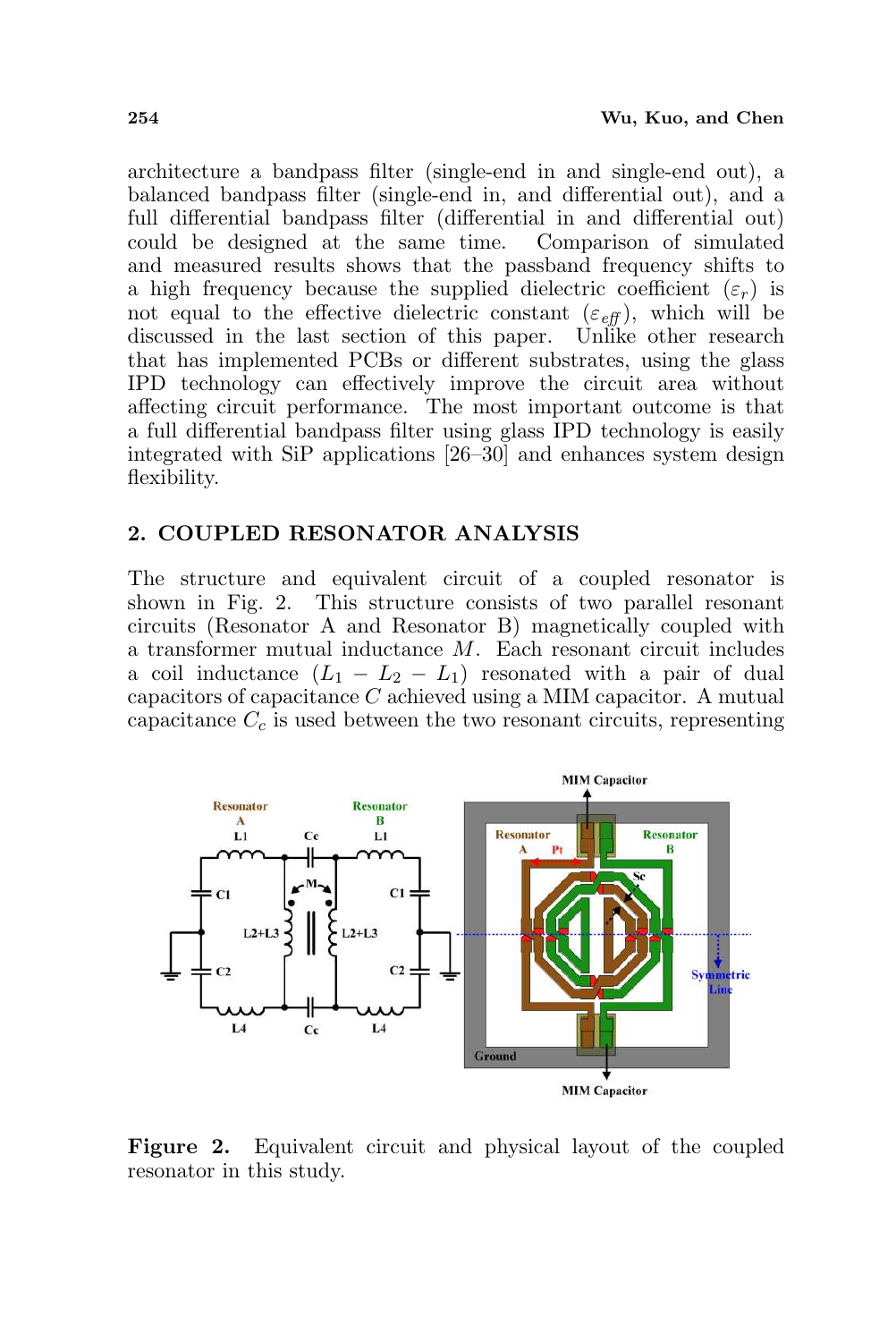the parasitic electrical coupling between the two coil-type resonators. The symmetric line of the structure in this study is evident in Fig. 2, where the outside ring is the ground for the resonant circuit. The planar transformer is designed in an octagonal shape with the two parallel coils symmetrically interwoven side by side on metal 3. The red parallelogram shapes indicate coil underpasses, implemented on metal 1. A pair of dual capacitors located at the top and bottom of Fig. 2 uses metals 2 and 1. In this study, we applied magnetic coupling using the coupled resonator synthesis method [31]. Our method of analyzing the equivalent circuit will be explained in the following section. Because this study is an extension of [25], we focus on the full differential design and leave aside the design flow of the bandpass filter and balanced bandpass filter within this architecture.

#### 2.1. Single Resonator

In filter design, two important parameters for applying the abovementioned method are the coupling coefficient  $(k)$  between two resonators and the external quality factor  $(Q_e)$ . Before describing the extraction of these two parameters, we will first analyze the architecture of a single resonator. Fig. 3(a) shows the structure and equivalent circuit of a single resonator. By changing the tapped feed position (Pt), the ratio between  $L_1$  and  $L_2$  can be determined. For a single resonator design, the resonant frequency is calculated by

$$
f_s = \frac{1}{2\pi\sqrt{(L_1 + L_2)}C} \tag{1}
$$

where  $f_s$  is the resonant frequency. Fig. 4 shows the input impedance of a single resonator and a double resonator; using Equation (1), the



Figure 3. Equivalent circuits and physical layout of (a) single resonator and (b) double resonator.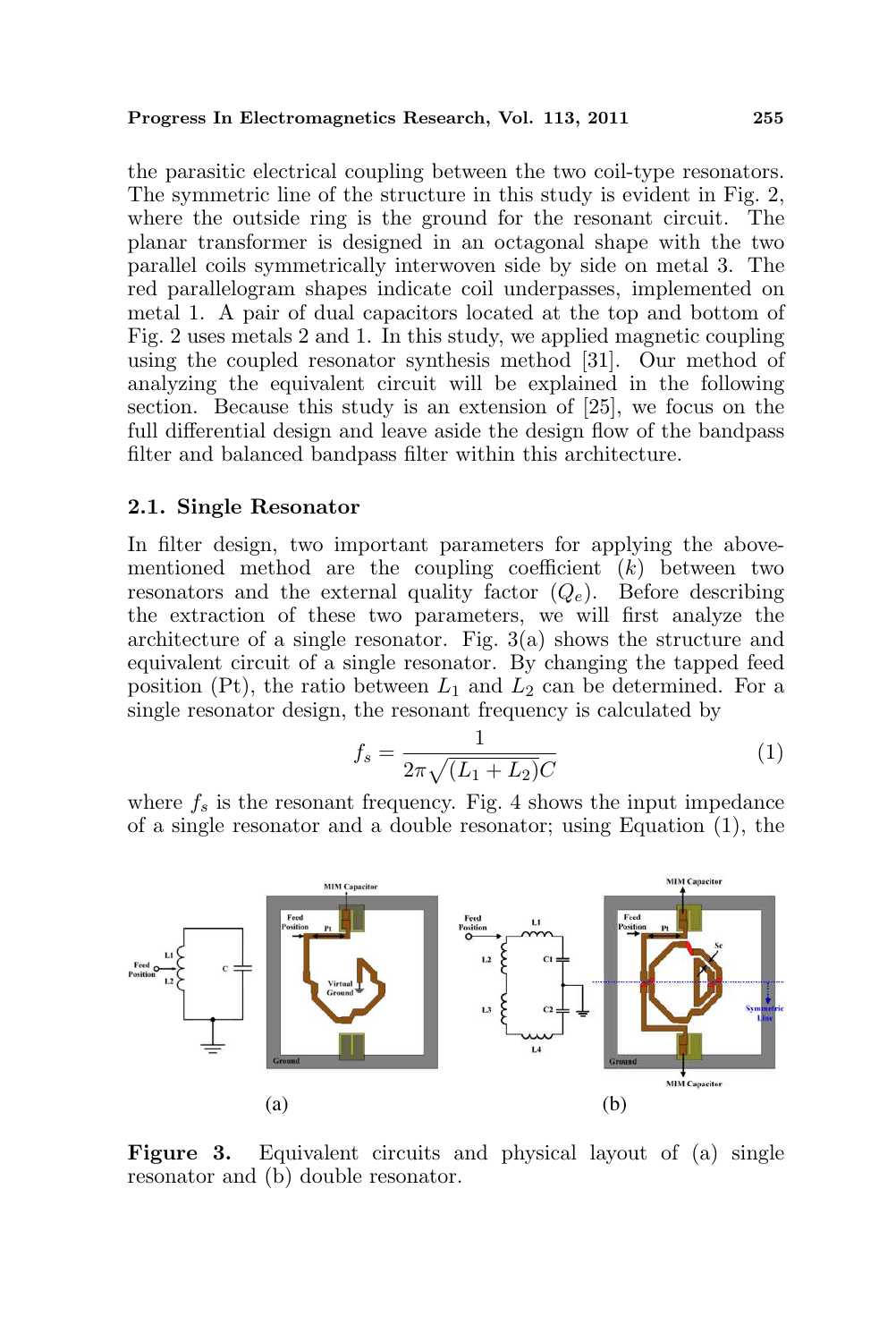

Figure 4. Input impedance of single and double resonators.



Figure 5. Calculated external quality factors of resonators versus tapped feed position.

resonant frequency can be calculated. In addition, the position of the transmission zero, which is located between 3 GHz and 4 GHz, relates to  $L_1$  and  $C$ .

The  $Q_e$  of a single resonator can be evaluated as a function of the tapped feed position. It is often measured in terms of the normalized input admittance  $(y_{in})$  and the group delay  $(\tau_{\Gamma})$  with respect to the reflection coefficient at the resonant angular frequency  $\omega$  [31]. That is,

$$
Q_e = \frac{\omega_0 \tau_T(\omega_0)}{4} \left[ 1 - y_{in}^2(\omega_0) \right] \tag{2}
$$

where  $y_{in}$  can be obtained from the reflection coefficient, and  $\tau_{\Gamma}$  can be found in its phase with respect to angular frequency. Fig. 5 shows the relationship between the tapped feed position and  $Q_e$ , which expresses whether or not there is impedance matching between the bandpass filter and the external circuit.

#### 2.2. Double Resonator

To reduce the level of common-mode noise while achieving the desired passband response in differential-mode operation, a symmetric structure is adopted. The structure and equivalent circuit of a double resonator are shown in Fig. 3(b). It consists of inductance  $(L_1 - L_2 - L_3 - L_4)$  resonated with a pair of dual capacitors of capacitance C. For the purpose of the symmetric structure, we let  $L_1 = L_4$ ,  $L_2 = L_3$ , and  $C_1 = C_2$ . The input impedance of the double resonator is presented in Fig. 4, and its resonant frequency is also determined using Equation (1). Two transmission zeros are located at 1.9 GHz and 3.9 GHz, respectively. The transmission zero at the higher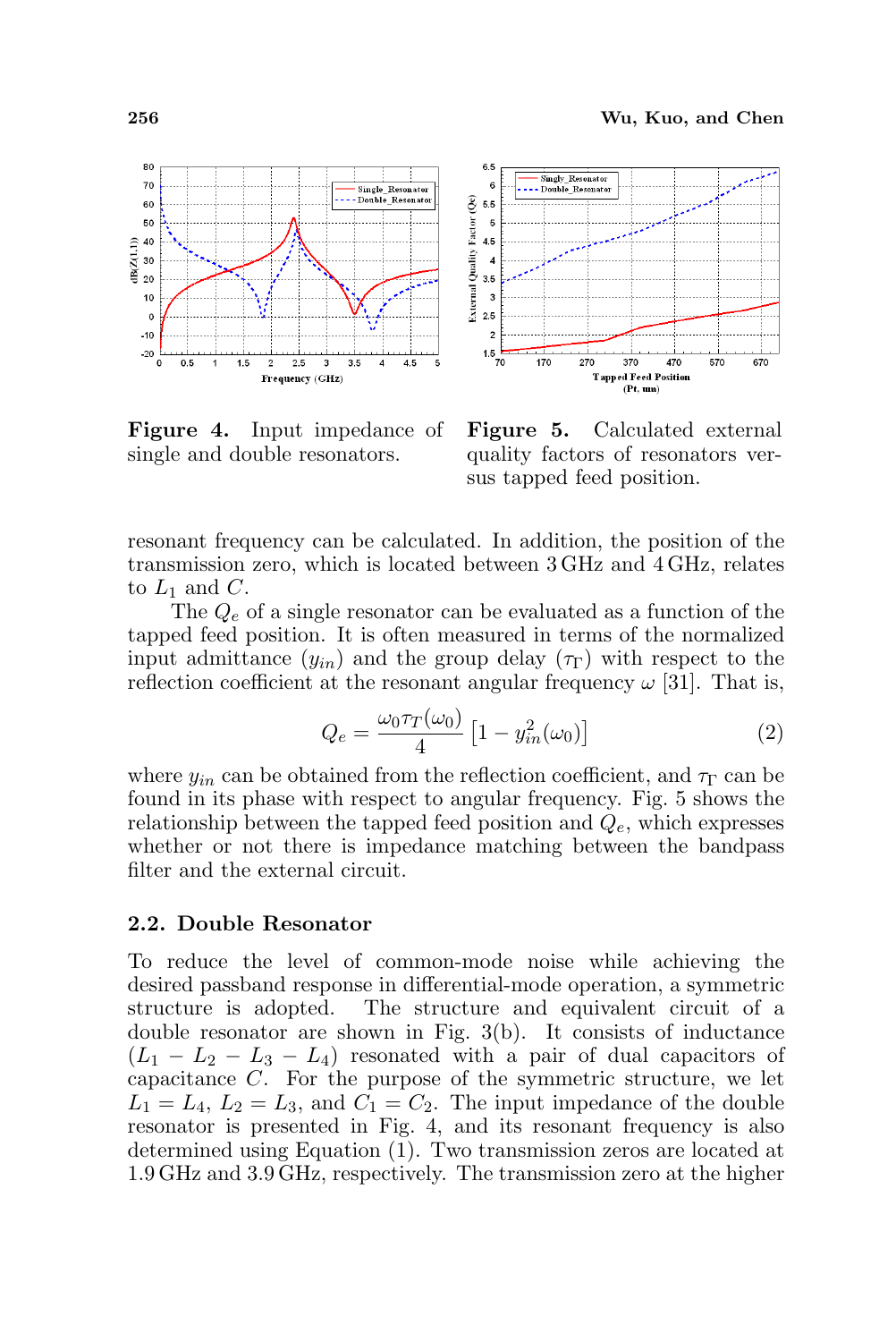frequency is dominated by input inductance and capacitance  $(L_1 \text{ and}$  $C_1$ , while the other transmission zero is determined by  $L_2$ ,  $L_3$ ,  $L_4$ , and  $C_2$ . The extraction method for  $Q_e$  is the same as for single resonator. Using Equation (2), the tapped feed position versus  $Q_e$  is given in Fig. 5. It is clear that the  $Q_e$  of the double resonator approximately doubles that of the single resonator.

# 2.3. Extraction k

The other important parameter in a coupled-resonator filter design is the coupling coefficient  $(k)$  between the two resonators. The intensity of coupling, which dominates the bandwidth of the bandpass filter, depends on the spacing between the intertwined turns of the coils in the transformer (Sc, shows in Fig. 3(b)). According to  $[31]$ , the coupling coefficient relating the two dominant resonant frequencies  $f_1$  and  $f_2$ can be calculated as follows:

$$
k = \pm \frac{f_2^2 - f_1^2}{f_2^2 + f_1^2} \tag{3}
$$

Variation in the coupling coefficient depends on the spacing and expresses how the spacing of coil inductance affects the coupling intensity.

# 3. FULL DIFFERENTIAL BANDPASS FILTER USING COUPLED RESONATOR

### 3.1. Filter Structure

The proposed full differential bandpass filter shown in Fig. 6 is composed of two symmetric resonators, based on the work in [25]. To create the symmetric structure, the proposed filter was integrated using a planar transformer with series capacitors. The target of reducing the circuit area and the level of common-mode noise while achieving the desired passband response in differential-mode operation was thereby realized.

The proposed full differential bandpass filter in Fig. 7 was implemented using an integrated transformer fabricated on glass IPD technology (glass substrate thickness  $= 200 \,\mu m$ , dielectric constant  $(SiNx) = 7.2$ , loss tangent = 0.0065, dielectric constant  $(BCB) = 2.7$ ), as shown in Fig. 1. In the process of designing this bandpass filter, a full wave simulation Ansoft HFSS<sup>TM</sup> was used. For the convenience of 4-port measurement, a tapped feed trace was adjusted in four directions (east, west, south, and north). An Agilent ENA network analyzer and a Cascade probe  $(ACP-40-GSG, pitch 150 \mu m)$  were used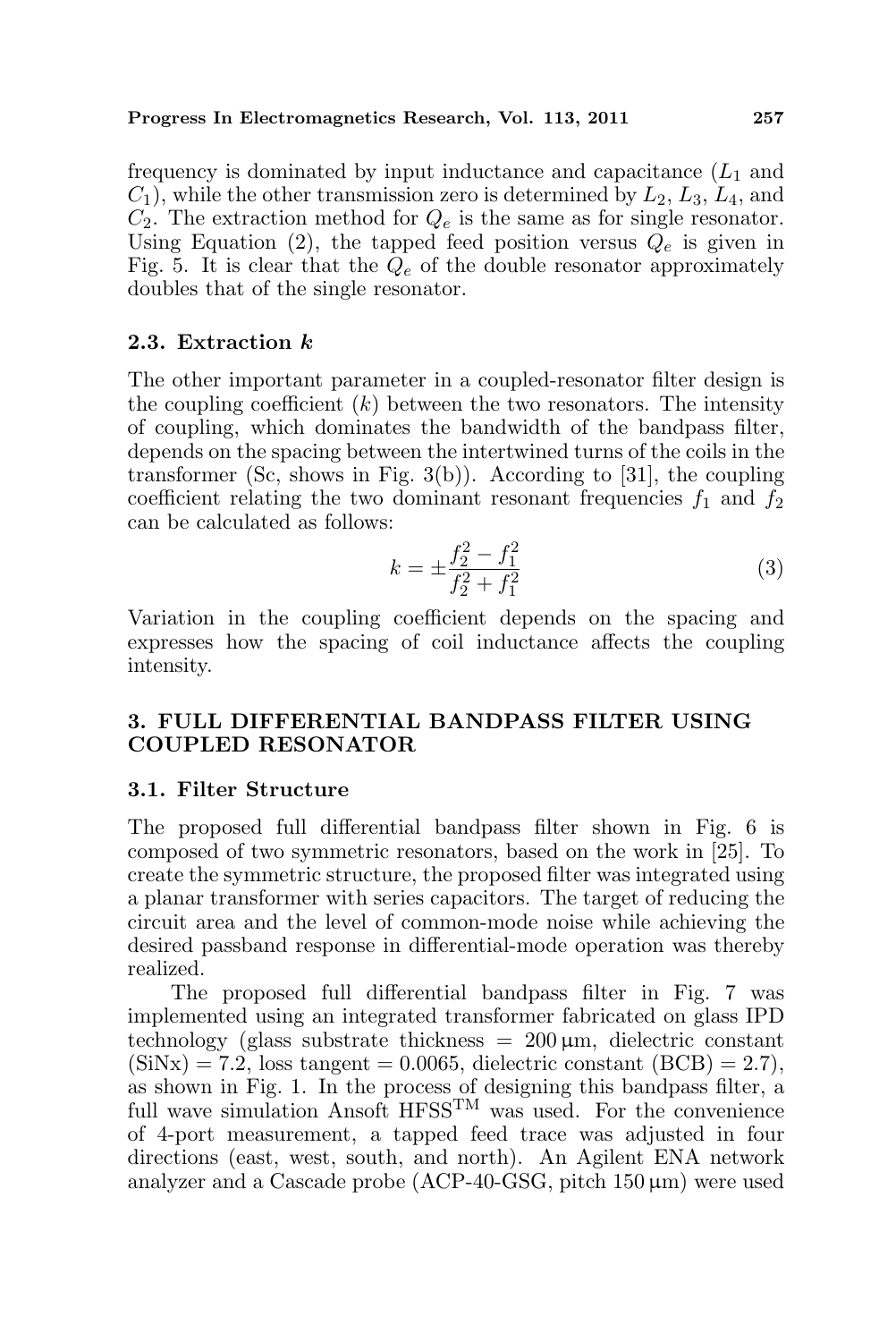

Figure 6. Physical layout of the proposed full differential bandpass filter.



Figure 7. Photograph of the fabricated full differential bandpass filter.

to measure filter response. The 4-port S-parameters for simulation and measurement were deduced using mixed-mode S-parameters, as per [32].

# 3.2. Design Procedure

A second-order 0.1 dB equal-ripple Chebyshev response bandpass filter was designed with a center frequency of 2.45 GHz and a fractional bandwidth  $\Delta$  of 15%. The unload quality factor  $(Q_u)$  of a coil-type resonator is 22, and the corresponding element values of the prototype are  $g = 1$ ,  $g_1 = 0.843$ ,  $g_2 = 0.622$ , and  $g_3 = 1.355$ . To determine the turn spacing of the coil and the tapped feed position of the full differential bandpass filter, the coupling coefficients at differential-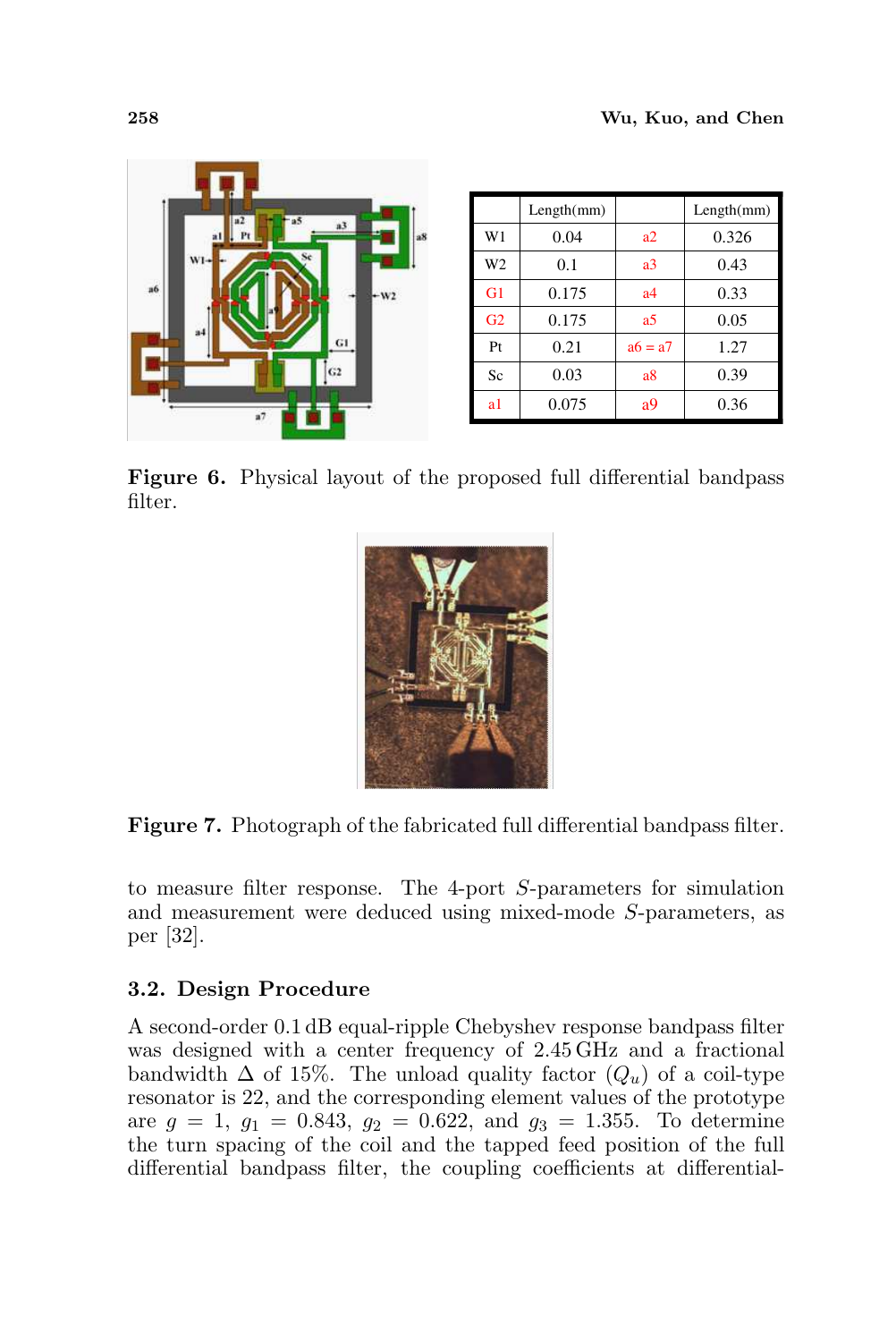#### Progress In Electromagnetics Research, Vol. 113, 2011 259

mode operation  $(k_{12}^{dd})$  and the external quality factors  $(Q_e^{dd})$  of the second-order filter prototype elements need to be calculated from [31]. These relations are given as:

$$
k_{12}^{dd} = \frac{\Delta}{\sqrt{g_1 g_2}} = 0.21\tag{4}
$$

$$
Q_e^{dd} = \frac{g_0 g_1}{\Delta} = \frac{g_2 g_3}{\Delta} = 5.6\tag{5}
$$

where  $\Delta$  is the fractional bandwidth, and  $g_i$  is the *i*th prototype element value. In addition, for a second-order equal-ripple Chebyshev bandpass filter design, the insertion loss at the passband can be estimated by the formula given in [31], reproduced below:

$$
IL_{\omega_0}(\text{dB}) \approx \frac{4.343}{\Delta \cdot Q_u}(g_1 + g_2) = 1.92
$$
 (6)

According to the above-described design procedure, the full differential bandpass filter corresponds with the design specifications.

#### 3.3. Differential Mode Response

Figures 8(a) and 8(b) show comparisons between measured and simulated differential-mode responses of the proposed full differential bandpass filter in Fig. 6. The measured passband frequency is 2.9 GHz. The minimum insertion loss  $(S_{21}^{dd})$  and return loss  $(S_{11}^{dd})$  are 3.47 dB and 7.2 dB, respectively. The fabricated full differential bandpass filter has a size of  $1.27 \text{ mm} \times 1.27 \text{ mm}$ , and the transmission zero is created at 4 GHz.



Figure 8. Measured and simulated differential-mode responses for the proposed full differential bandpass filter.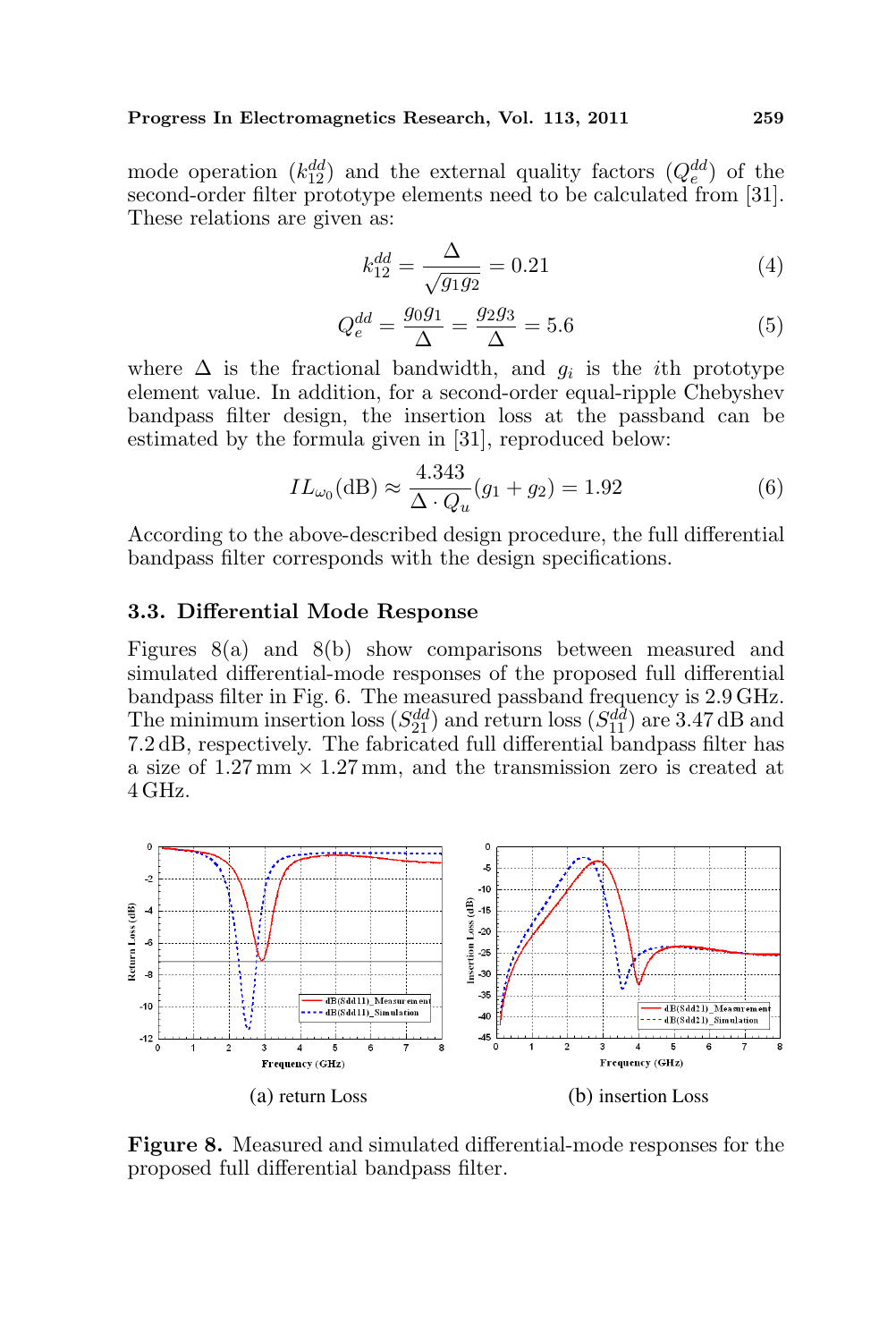From the comparison, it is evident that the measurement passband frequency shifts from 2.45 GHz to 2.9 GHz, and the transmission zero shifts from 3.57 GHz to 4 GHz. The reason for this frequency shift is that the supplied dielectric coefficient  $(\varepsilon_r)$  from IC foundry services is not the effective dielectric constant  $(\varepsilon_{\text{eff}})$  within the circuit design. However, appropriately adjusting the dielectric coefficient of the simulated parameter improves the results.

#### 3.4. Common Mode Response

Figure 9(a) presents a comparison between measured and simulated common-mode responses of the proposed full differential bandpass filter in Fig. 6. The measured common-mode response is suppressed below −25 dB up to 8 GHz. As suggested by [33], the common-mode rejection ratio (CMRR) defined by

$$
CMRR = 20 \cdot \log \frac{|s_{21}^{dd}|}{|s_{21}^{cc}|} \text{ (dB)}
$$
 (7)

was adopted as the performance measure for the level of common-mode suppression around the full differential bandpass filter. The CMRR of the proposed bandpass filter is presented in Fig. 9(b). The maximum CMRR is 28.4 dB at 2.9 GHz, with all the CMRR values above 25 dB ranging from 2.45 GHz to 3.29 GHz.

In Table 1, the full differential bandpass filter realized in this study is summarized and compared with other studies. Note that the dimension of the present bandpass filter is much smaller than in other studies. Although the performance is not excellent, the full differential



Figure 9. Measured and simulated comparison of common-mode response for proposed full differential bandpass filter.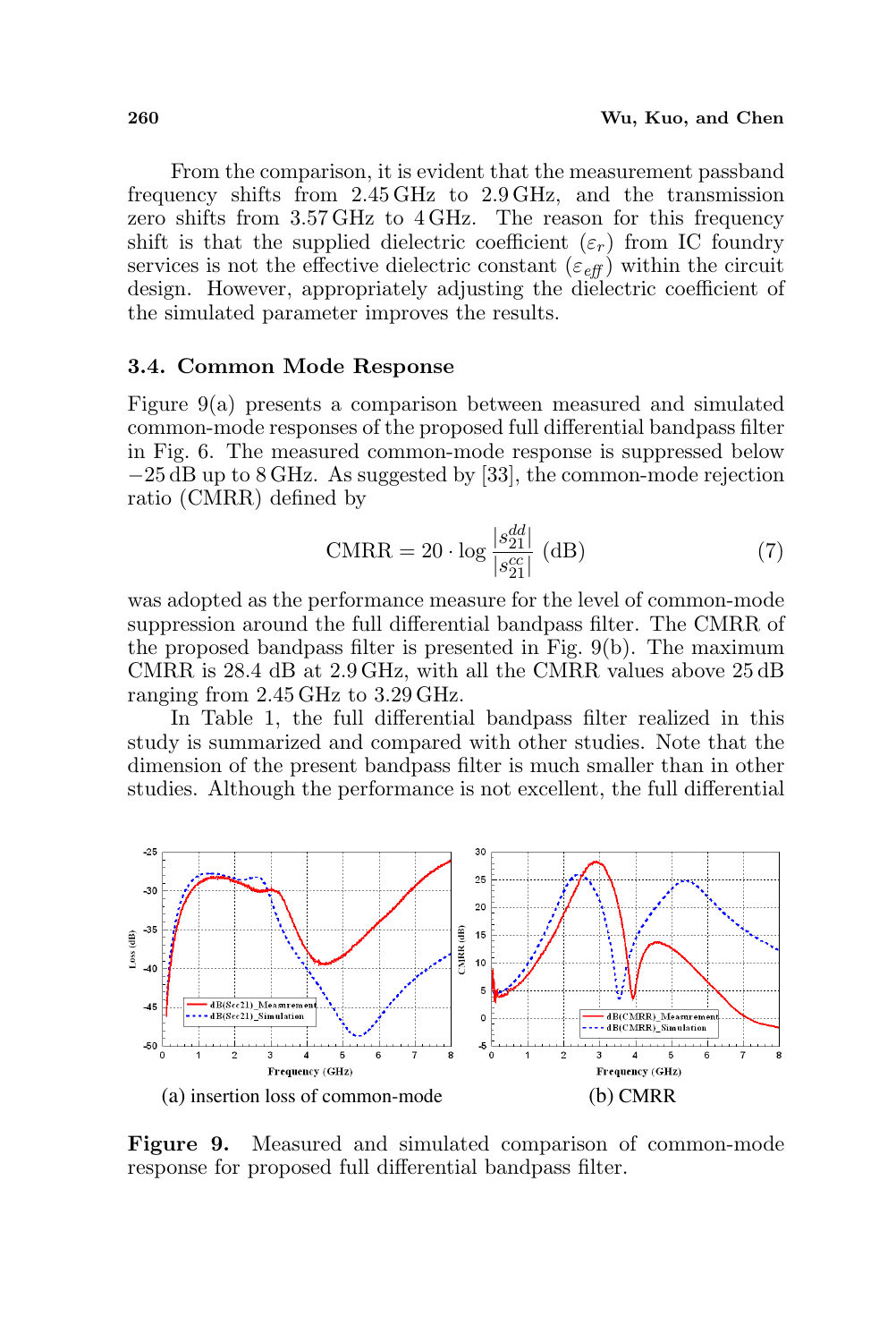| Reference         | Technology    | Frequency             | Chip<br>Dimension  | $S_{21}^{dd}$ | CMRR in<br>passband |
|-------------------|---------------|-----------------------|--------------------|---------------|---------------------|
|                   |               |                       | $\rm (mm^2)$       | (dB)          | (dB)                |
| This work         | Glass IPD     | $2.45\,\mathrm{GHz}$  | $1.27 \times 1.27$ | 3.47          | >25                 |
| This work after   |               |                       |                    |               |                     |
| adjusting tapped  | Glass IPD     | $2.45\,\mathrm{GHz}$  | $1.27 \times 1.27$ | 1.5           | >30                 |
| feed position     |               |                       |                    |               |                     |
| 14                | FR4 substrate | $2\,\text{GHz}$       | $35.9 \times 10.9$ | 2.3           | > 22.5              |
| $\left[15\right]$ | FR4 substrate | $1.02\,\mathrm{GHz}$  | $33.4 \times 36.2$ | 3.51          | N.A.                |
| $[16]$            | FR4 substrate | $1.025\,\mathrm{GHz}$ | $38.4 \times 56$   | 3.8           | >45                 |
|                   | Taconic       |                       |                    |               |                     |
| $[17]$            | RF-60A-0310   | $1.57\,\mathrm{GHz}$  | $26.7 \times 23.1$ | 1.95          | >22                 |
|                   | substrate     |                       |                    |               |                     |

Table 1. Comparison of measured specifications and size between this work and several recent references.

bandpass filter design using glass IPD technology is still acceptable for SiP applications. The most important fact is that the filter design fabricated on glass IPD technology is easily integrated with the CMOS process, achieving the target of being usable in SiP applications.

# 4. DISCUSSION

The proposed full differential bandpass filter still has some flaws to be addressed. As indicated in the previous section, the shift in measurement passband frequency and the mismatch caused by different tapped feed position need to be adjusted. A discussion of these flaws follows.

# 4.1. Frequency Shifting

From the measurement results, it is clear that the passband frequency shifts to a high frequency. The speculated reason is that the supplied dielectric coefficient  $(\varepsilon_r)$  is not equal to the effective dielectric constant  $(\varepsilon_{\text{eff}})$ . To verify this inference, the  $\varepsilon_r$  of the high-k dielectric was adjusted from 7.2 to 5.39. The inferential result was realized using Ansoft HFSSTM simulator.

Figures 10(a) and (b) and Fig. 11(a) show differentialmode response and common-mode response, respectively, comparing measured and simulated modified dielectric constants. Fig. 11(b) compares CMRR results. That the curves in these comparative results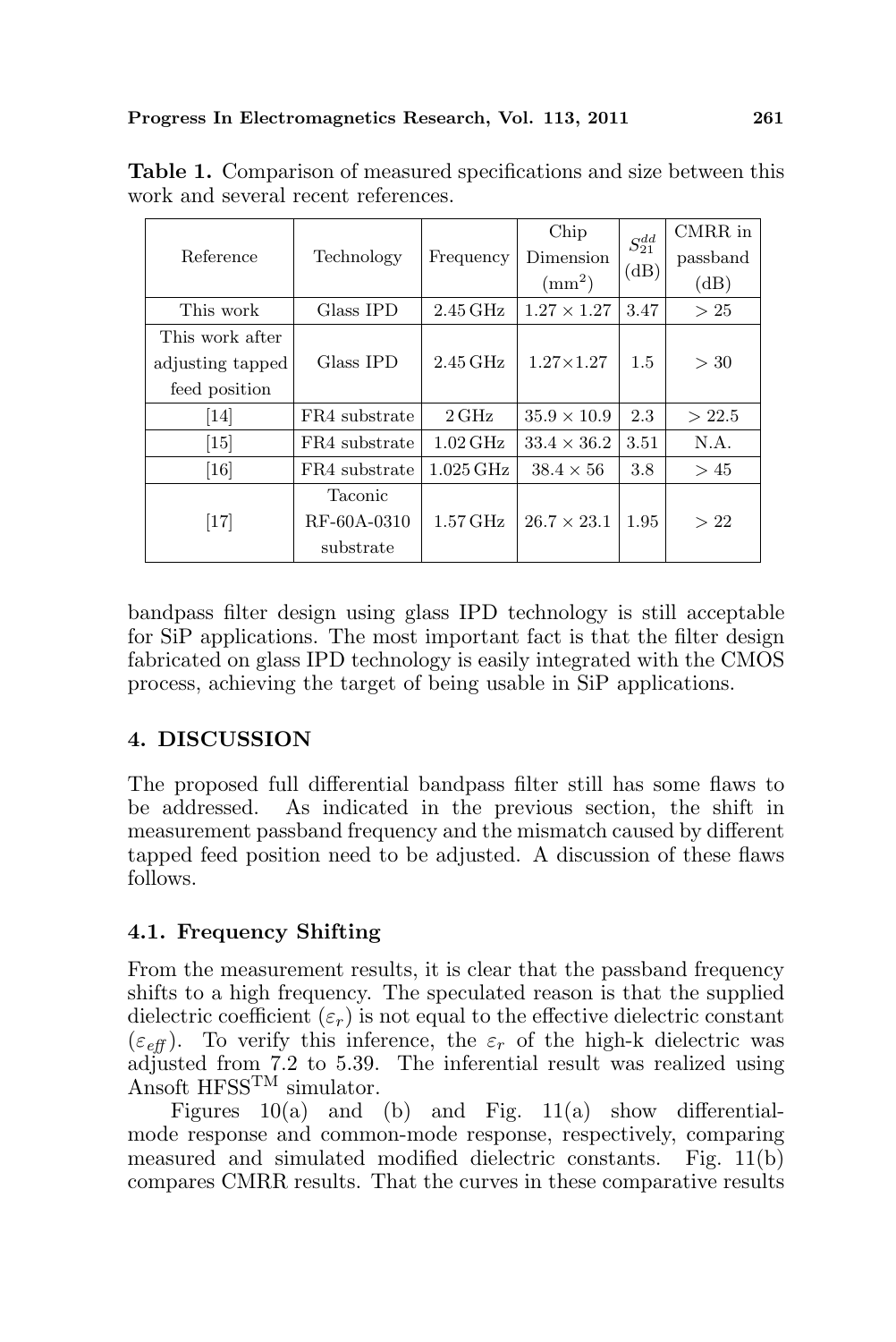

**Figure 10.** Modified  $\varepsilon_r$  and measured comparison of differential-mode response for proposed full differential bandpass filter.



**Figure 11.** Modified  $\varepsilon_r$  and measured comparison of common-mode response for proposed full differential bandpass filter.

almost overlap could be proof that the passband frequency shift is caused by the effective dielectric constant.

### 4.2. Tapped Feed Position

From the above comparison between simulated and measured results, it is evident that the tapped feed position is incorrect, resulting in the response not corresponding with the design specification. In other words, the return loss of the differential-mode response for the secondorder 0.1 dB equal-ripple Chebyshev response design should have exhibited two reflection zeros. For this reason, the tapped feed position needed to be adjusted again. In addition, to conveniently conduct 4 port measurement with a Cascade probe  $(ACP-40-GSG, pitch 150 \mu m)$ ,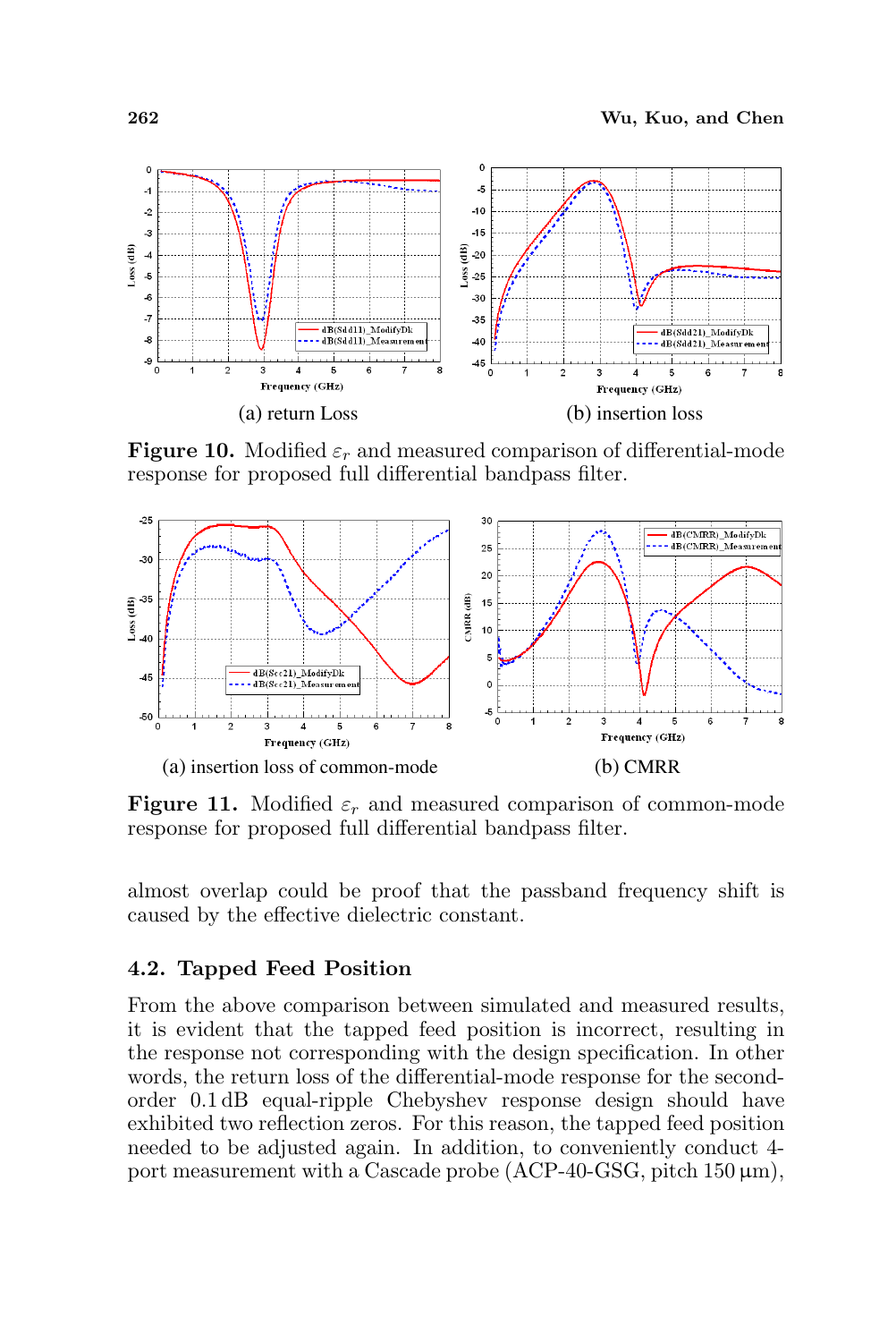the measurement traces were turned in four directions (east, west, south, and north), as shown in Fig. 7. To improve the CMRR of the proposed bandpass filter and simultaneously adjust the tapped feed position, direct differential measurement with the cascade probe  $(ACP-40-GSGSG, pitch 150 \mu m)$  was adopted (Fig. 12). Fabrication of the adjusted full differential bandpass filter is now being carried out by the National Chip Implementation Center (CIC), Taiwan, which provides the IC foundry services. Follow-up measurements will be presented after fabrication is complete. Figs. 13 and 14 show the differential-mode and common-mode responses, respectively. The minimum insertion loss  $(S_{21}^{dd})$  is 1.5 dB, and the return loss  $(S_{11}^{dd})$  is 11.9 dB. Up to 8 GHz the common-mode response is suppressed below 30 dB. The CMRR in particular, shown in Fig. 15, improves up to and beyond 30 dB.



Figure 12. Adjusted tapped feed position for the physical layout of the proposed full differential bandpass filter  $(Pt' = 0.485 \text{ mm})$ .



Figure 13. Adjusted tapped feed position differential-mode response for proposed full differential bandpass filter.



Figure 14. Adjusted tapped feed position common-mode response for proposed full differential bandpass filter.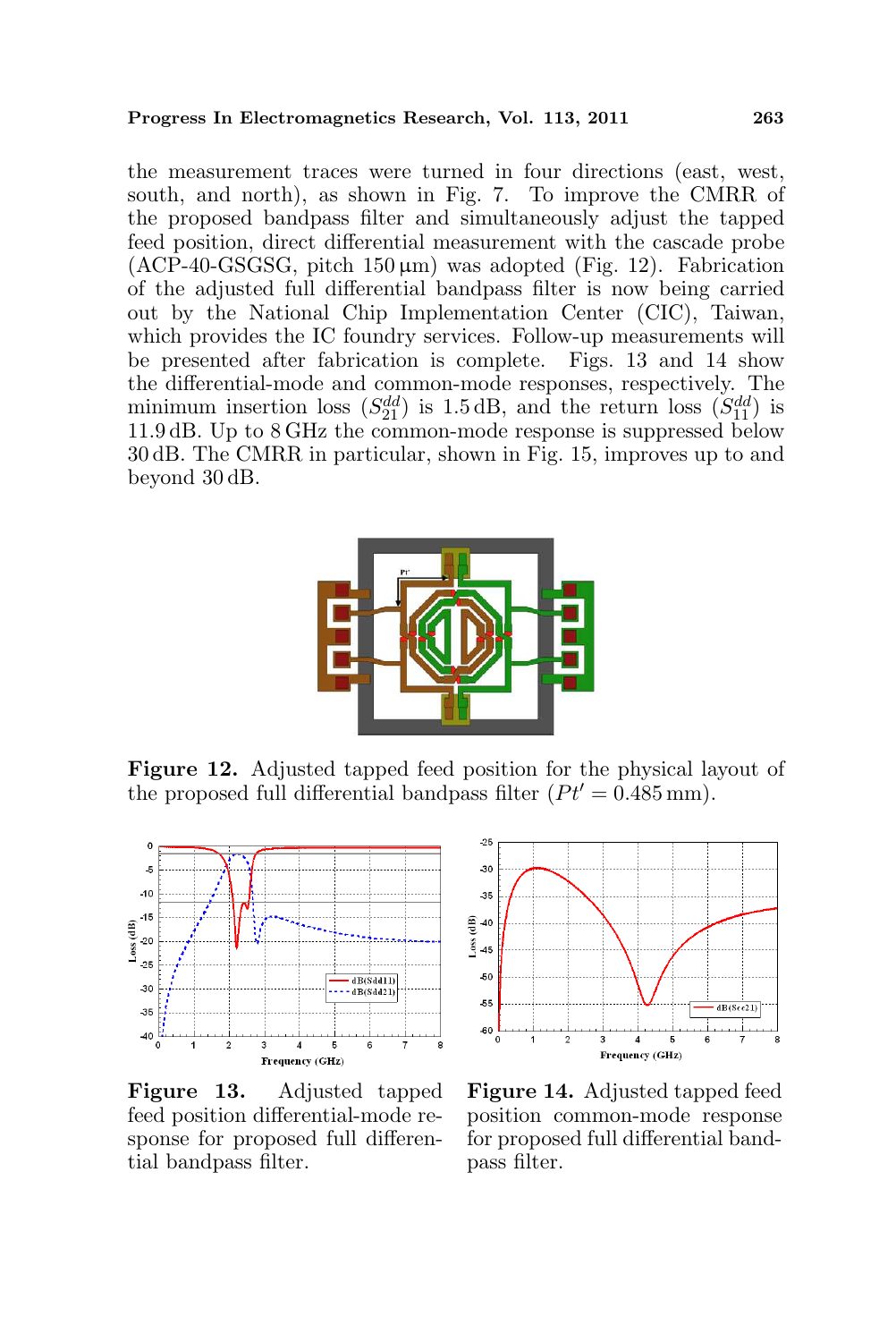

Figure 15. Adjusted tapped feed position CMRR for proposed full differential bandpass filter.

## 5. CONCLUSION

In this study, a very compact full differential bandpass filter using glass IPD technology has been presented. The filter effectively reduced circuit area improved the quality factor of passive components and was easily integrated for SiP applications Although process variation and an incorrect tapped feed position affected circuit performance, high density integration and application were achievable after slight adjustments. Generally, the proposed full differential bandpass filter exhibits the following attractive features. First, its area  $(1.27 \text{ mm} \times$ 1.27 mm) is much smaller than others in the literature. Second, the center frequency in this study (2.45 GHz) is commonly bands for wireless communication bands. Third, performance, as gauged by insertion loss  $(2.5 \text{ dB})$  and CMRR ( $> 30 \text{ dB}$ ), is still acceptable for such a compact area. Last, the proposed bandpass filter, as others implemented on glass IPD technology, is proven to be suitable for SiP applications. This proposed full differential bandpass filter will be easily integrated to enhance system design flexibility.

#### REFERENCES

- 1. Kung, C.-Y., Y.-C. Chen, S.-M. Wu, C.-F. Yang, and J.-S. Sun, "A novel compact 2.4/5.2 GHz dual wideband bandpass filter with deep transmission zero," Journal of Electromagnetic Waves and Applications, Vol. 25, No. 5–6, 617–628, 2011.
- 2. Razalli, M. S., A. Ismail, M. A. Mahdi, and M. N. Bin Hamidon, "Novel compact microstrip ultra-wideband filter utilizing short-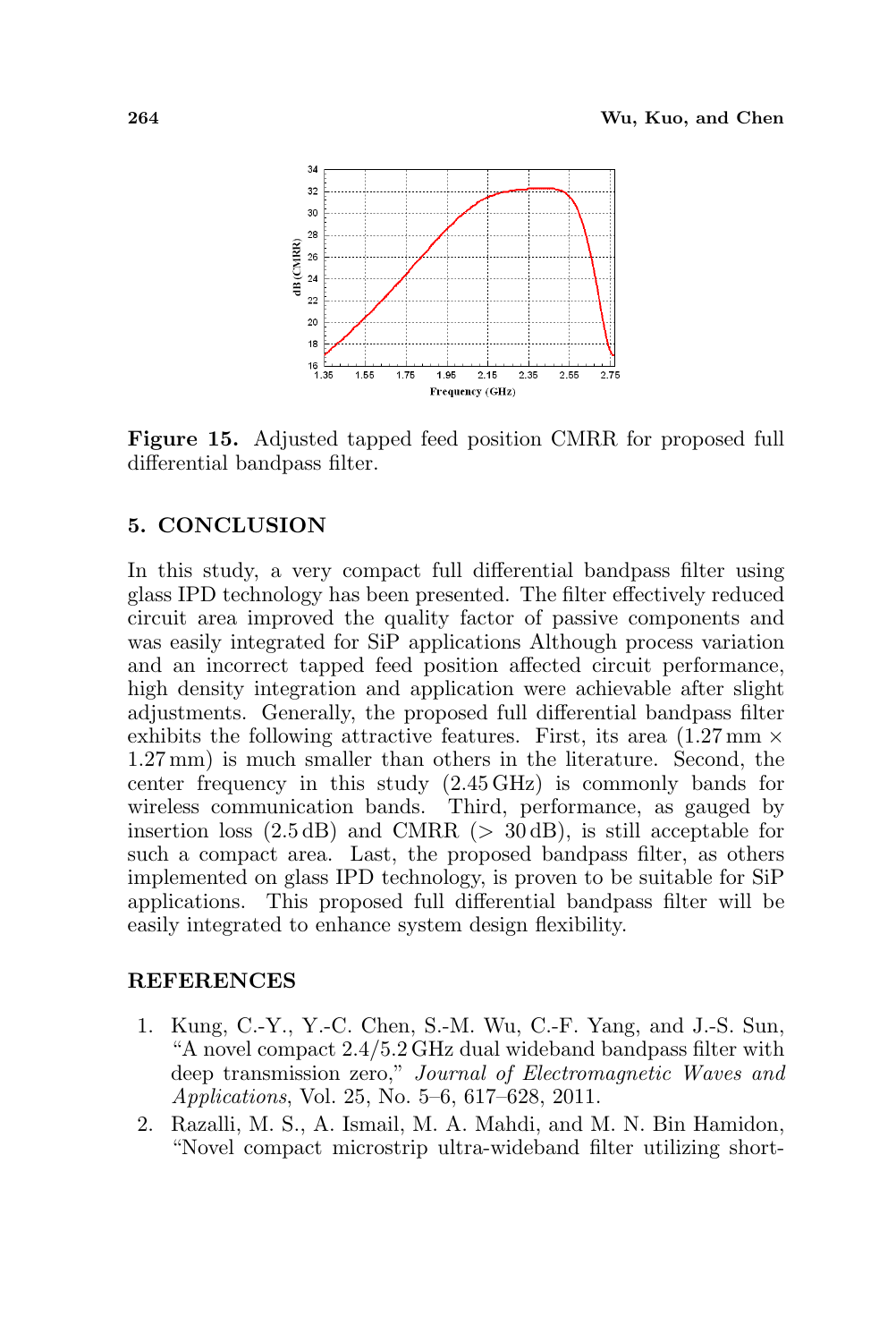circuited stubs with less vias," Progress In Electromagnetics Research, Vol. 88, 91–104, 2008.

- 3. Yang, R.-Y., C.-M. Hung, C.-Y. Hung, and C.-C. Lin, "Design of a high band isolation diplexer for GPS and WLAN system using modified stepped-impedance resonators," Progress In Electromagnetics Research, Vol. 107, 101–114, 2010.
- 4. Yang, R.-Y., C.-M. Hung, C.-Y. Hung, and C.-C. Lin, "A high performance bandpass filter with a wide and deep stopband by using square stepped impedance resonators," Journal of Electromagnetic Waves and Applications, Vol. 24, No. 11–12, 1673–1683, 2010.
- 5. Wu, H.-W. and R.-Y. Yang, "Design of a triple-passband microstrip bandpass filter with compact size," Journal of Electromagnetic Waves and Applications, Vol. 24, No. 17–18, 2333–2341, 2010.
- 6. Chen, J., Z.-B. Weng, Y.-C. Jiao, and F.-S. Zhang, "Lowpass filter design of hilbert curve ring defected ground structure," Progress In Electromagnetics Research, Vol. 70, 269–280, 2007.
- 7. NaghshvarianJahromi, M., "Novel compact meta-material tunable quasi elliptic band-pass filter using microstrip to slotline transition," Journal of Electromagnetic Waves and Applications, Vol. 24, No. 17–18, 2371–2382, 2010.
- 8. Shen, W., W. Y. Yi, and X.-W. Sun, "Compact microstrip tri-section bandpass filters with mixed couplings," Journal of Electromagnetic Waves and Applications, Vol. 24, No. 13, 1807– 1816, 2010.
- 9. Lin, S. C., C. H. Wang, and C. H. Chen, "Novel patch-viaspiral resonators for the development of miniaturized bandpass filters with transmission zeros," IEEE Transactions on Microwave Theory and Techniques, Vol. 55, 137–146, 2007.
- 10. Chen, C. F., T. Y. Huang, and R. B. Wu, "Novel compact net-type resonators and their applications to microstrip bandpass filters," IEEE Transactions on Microwave Theory and Techniques, Vol. 54, 755–762, 2006.
- 11. Lim, T. B. and L. Zhu, "Differential-mode wideband bandpass filter with three transmission zeros under common-mode operation," Asia Pacific Microwave Conference, APMC 2009, 159–162, 2009.
- 12. Lim, T. B. and L. Zhu, "A differential-mode wideband bandpass filter on microstrip line for UWB application," IEEE Microwave and Wireless Components Letters, Vol. 19, 632–634, 2009.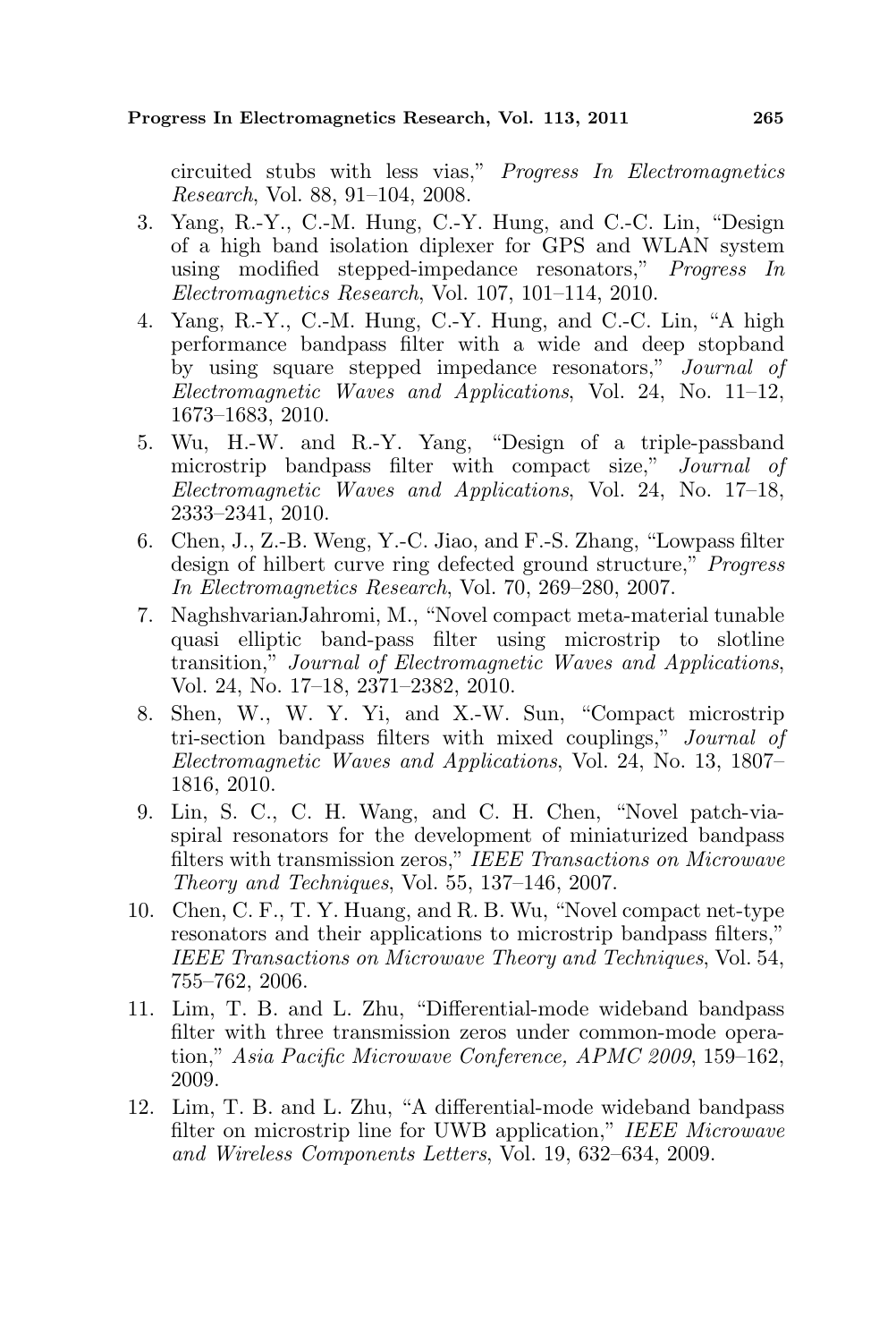- 13. Lim, T. B. and L. Zhu, "Differential-mode ultra-wideband bandpass filter on microstrip line," Electronics Letters, Vol. 45, 1124–1125, 2009.
- 14. Wu, C. H., C. H. Wang, and C. H. Chen, "Novel Balanced coupledline bandpass filters with common-mode noise suppression," IEEE Transactions on Microwave Theory and Techniques, Vol. 55, 287– 295, 2007.
- 15. Wu, C. H., C. H. Wang, and C. H. Chen, "Stopband-extended balanced bandpass filter using coupled stepped-impedance resonators," IEEE Microwave and Wireless Components Letters, Vol. 17, 507–509, 2007.
- 16. Wu, C. H., C. H. Wang, and C. H. Chen, "Balanced coupled-resonator bandpass filters using multisection resonators for common-mode suppression and stopband extension," IEEE Transactions on Microwave Theory and Techniques, Vol. 55, 1756– 1763, 2007.
- 17. Jin, S. and X. Quan, "Balanced bandpass filters using center-loaded half-wavelength resonators," IEEE Transactions on Microwave Theory and Techniques, Vol. 58, 970–977, 2010.
- 18. Shi, J., J. X. Chen, and Q. Xue, "A novel differential bandpass filter based on double-sided parallel-strip line dual-mode resonator," Microwave and Optical Technology Letters, Vol. 50, 1733–1735, 2008.
- 19. Zoschke, K., M. J. Wolf, M. Topper, O. Ehrmann, T. Fritzsch, K. Kaletta, F. J. Schmuckle, and H. Reichl, "Fabrication of application specific integrated passive devices using wafer level packaging technologies," IEEE Transactions on Advanced Packaging, Vol. 30, 359–368, 2007.
- 20. Clearfield, H. M., J. L. Young, S. D. Wijeyesekera, and E. A. Logan, "Wafer-level chip scale packaging: Benefits for integrated passive devices," IEEE Transactions on Advanced Packaging, Vol. 23, 247–251, 2000.
- 21. Wang, C.-C., H.-A. Yang, Y. C. Shyu, M.-H. Li, C.-T. Chiu, and C.-P. Hung, "Analysis of high performance RF integrated passive circuits using the glass substrate," IEEE 9th VLSI Packaging Workshop of Japan, VPWJ 2008, 135–138, 2008.
- 22. Ulrich, R. and L. Schaper, Integrated Passive Component Technology, 1st Edition, Wiley-IEEE Press, 2003.
- 23. Long, J. R., "Monolithic transformers for silicon RF IC design," IEEE Journal of Solid-state Circuits, Vol. 35, 1368–1382, 2000.
- 24. Huang, C. H., T.-C. Wei, T.-S. Horng, J.-Y. Li, C.-C. Chen, C.-